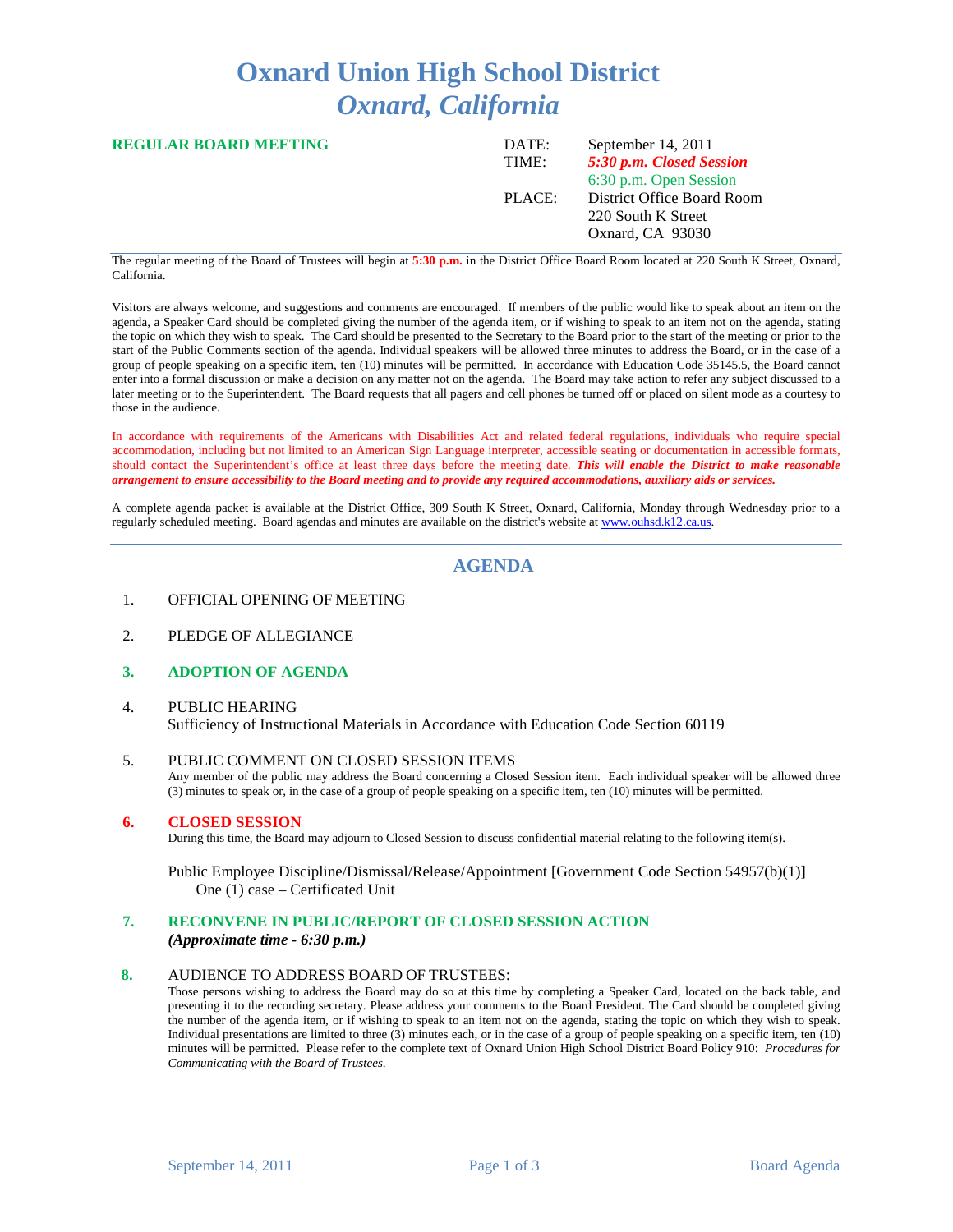# **Oxnard Union High School District** *Oxnard, California*

#### **9. SUPERINTENDENT'S REPORTS**

- A. Board Introduction: *ASB Presidents and Activities Directors*
- B. Board Report: *Administrative Intern Program*
- C. Board Recommendation: *Education Design Ad Hoc Committee*
- D. Board Report and Recognition: *MESA Program and Janice Zehner*
- E. Progress Report: *AYP/API Report*
- F. Regular Report: *Student Representative to the Board of Trustees, 2011-12 School Year*

#### **10. CONSENT CALENDAR**

- A. Consideration of Approval of Non-Public School Placement for Student Case Numbers Six through Eleven, 11-12, According to the Recommendation of the Student's IEP Team and the Director of Special Education
- B. Consideration of Approval of Student Readmission from Expulsion, as per Board Policy 5144, Section 16 N
- C. Consideration of Denial of Student Readmission from Expulsion, as per Board Policy 5144, Section 16 N
- D. Consideration of Approval of Memorandum of Understanding between Oxnard Union High School District and Foster Grandparent Program Sponsored by Tri-County Regional Center
- E. Consideration of Approval of Certificated and Classified Personnel<br>F. Consideration of Approval of Proposed Job Description Revisions
- Consideration of Approval of Proposed Job Description Revisions
- G. Consideration of Approval of Designation of Representatives and Alternate Representatives to the Board of Directors of the Coastal Schools Employee Benefits Organization (CSEBO)
- H. Consideration of Approval of Student Teaching Agreement between California State University, Northridge and the Oxnard Union High School District
- I. Consideration of Approval of Agreement between Ventura County Office of Education and Oxnard Union High School District/Adult School for R.O.P. Teachers and Classes
- J. Consideration of Approval to Enter Into a Master Copier Lease with De Lage Landen Financial Services, Utilizing U.S. Communities, City of Los Angeles Contract #58795
- K. Consideration of Adoption of Resolution No. 11-62, Resolution for Adopting the "GANN" Limit
- L. Consideration of Adoption of Resolution No. 11-67, Resolution to Change Authorized Signatures for the Cafeteria Clearing Account
- M. Consideration of Adoption of Resolution No. 11-68, Resolution to Change Authorized Signature for the Adult Education Account
- N. Consideration of Adoption of Resolution No. 11-69, Resolution to Change Authorized Signature for the Revolving Cash Fund and Suspense Account
- O. Consideration of Approval of the Proposal from Flewelling & Moody to Submit the Quadrangle Landscaping Project at Hueneme High School to DSA for Approval
- P. Consideration of Approval of the Proposal from Flo-Systems for the Maintenance / Service Agreement for Sewage Ejector Pumps at Oxnard and Channel Islands High Schools Post-Secondary Program
- Q. Consideration of Approval of Settlement Agreement Between Harley Ellis Devereaux Corporation and Oxnard Union High School District
- R. Consideration of Approval of Agreement between Oxnard Union High School District and Fagen Friedman & Fulfrost LLP for Special Education Legal Services
- S. Consideration of Approval of Ratification of Agreement between Oxnard Union High School District and Ceylina Duran, Special Education Teacher
- T. Consideration of Approval of Contract for Services between Oxnard Union High School District and PIVOTT Learning Partners
- U. Consideration of Approval to Enter into an Agreement between Law Offices of Jeff C. Marderosian, Attorneys at Law and Oxnard Union High School District
- V. Consideration of Approval to Dispose of Surplus Property, August 25 September 14, 2011
- W. Consideration of Approval of Donations, August 25 September 14, 2011